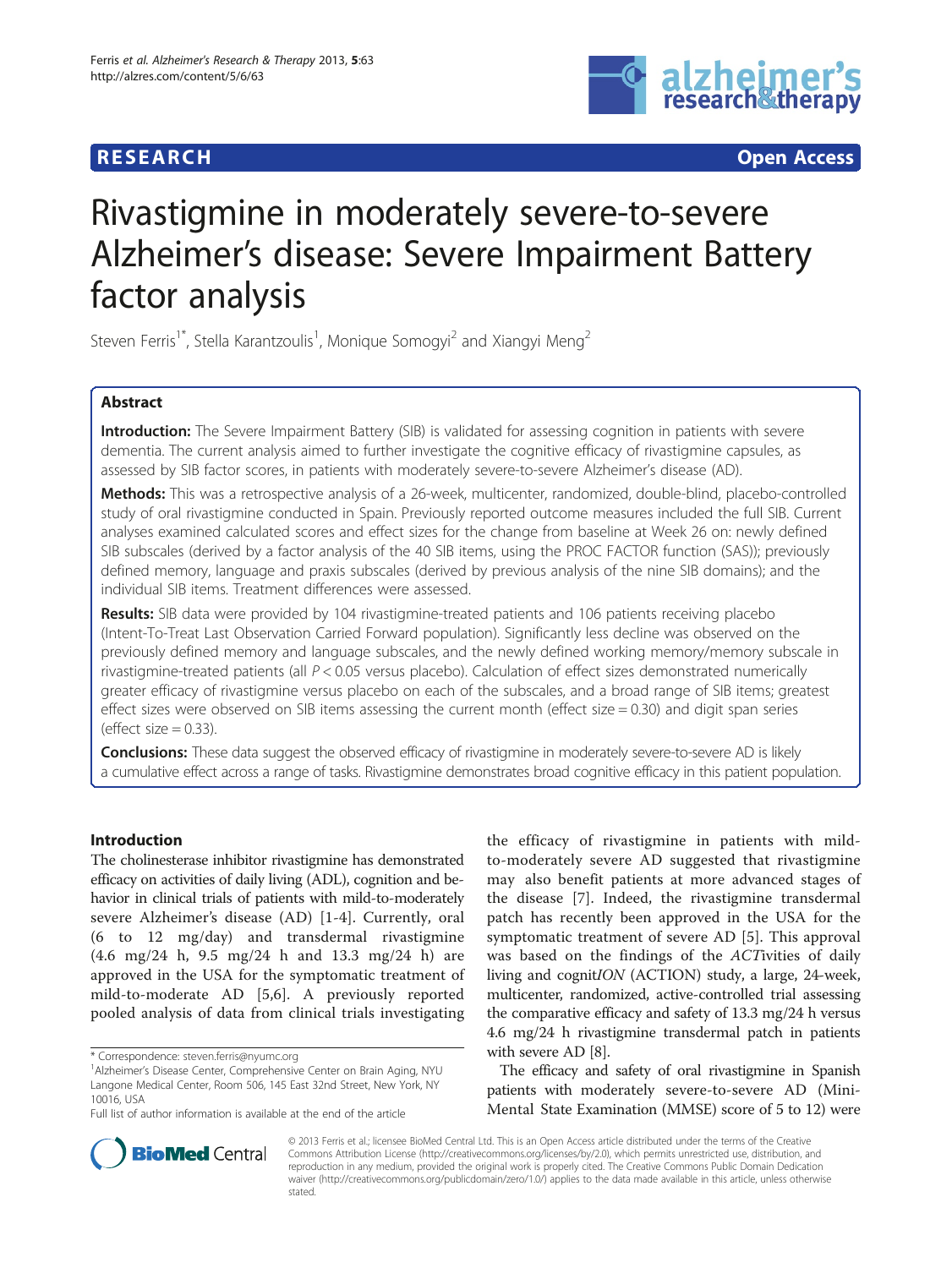previously investigated in a 26-week, multicenter, randomized, double-blind, placebo-controlled trial [[9](#page-8-0)]. In this study, rivastigmine treatment was associated with significantly less decline on the Severe Impairment Battery (SIB) and significant improvements on the MMSE and Alzheimer's Disease Cooperative Study-Clinical Global Impression of Change (ADCS-CGIC) scale, compared with placebo [[9\]](#page-8-0). A trend towards improvement, or reduced decline, was also seen in rivastigmine-treated patients compared with placebo on the 10-item Neuropsychiatric Inventory (NPI-10), the 4-item NPI (NPI-4), the Global Deterioration Scale (GDS) and the Alzheimer's Disease Cooperative Study-Activities of Daily Living (ADCS-ADL) scale [[9](#page-8-0)]. Of the assessment scales used in this study, the SIB was specifically designed and validated for use in patients with severe dementia, since they may have difficulty completing more challenging standard neuropsychological assessments, [[10](#page-8-0)-[12](#page-8-0)] such as the Alzheimer's Disease Assessment Scale-cognitive subscale (ADAS-cog).

The SIB is a performance-based measure that assesses nine symptom domains: attention, language, orientation, memory, praxis, visuospatial perception, construction, social skills and orientating head to name [\[10-12](#page-8-0)]. Several variations of this test have been developed, with a range of possible total scores [\[10-12](#page-8-0)]. One such version of the SIB assesses patients on 40 items (questions) to give a total score ranging from 0 to 100, where a lower score is indicative of more severe impairment [[11](#page-8-0)].

Previous analyses have grouped the nine domains of the SIB into three higher-order subscales: memory, language and praxis (Table 1) [\[13\]](#page-8-0). However, the specific cognitive functions comprising these higher-order subscales are broad; for example, the language domain contains items that assess more than just language (for example, naming the months of the year, which could also be considered a memory assessment). Wider domain coverage is also true for the memory and praxis

|                             | Table 1 Previous organization of the SIB domains into |  |
|-----------------------------|-------------------------------------------------------|--|
| higher-order subscales [13] |                                                       |  |

| Higher-order subscale | SIB domain               |
|-----------------------|--------------------------|
| Memory                | Memory                   |
|                       | Attention                |
|                       | Orientation              |
|                       | Orientating head to name |
| Language              | Language                 |
|                       | Social skills            |
| Praxis                | Praxis                   |
|                       | Construction             |
|                       | Visuospatial perception  |

SIB, Severe Impairment Battery.

subscales. Redefining the subscales of the SIB using a new factor analysis of the 40 individual SIB items, as opposed to the broad SIB domains, as well as examining treatment effects on individual items, may facilitate further investigation of the efficacy of rivastigmine on more specific aspects of cognition in patients with severe AD.

The aim of the current *post-hoc* analysis was to further investigate the efficacy of oral rivastigmine on cognition in severe AD, using SIB item data from the previously reported clinical trial of oral rivastigmine in moderately severe-to-severe AD [\[9\]](#page-8-0). More specifically, the subscales of the SIB were redefined by performing a factor analysis of the individual items, as opposed to starting with the previously defined symptom domains. We investigated the pattern of efficacy of rivastigmine 1) on these newly defined subscales; 2) on the memory, language and praxis higher-order subscales of the SIB derived by a previous analysis [[13](#page-8-0)]; and 3) for each of the individual SIB items.

#### Methods

This was a post-hoc analysis of a 26-week, multicenter, randomized, double-blind, placebo-controlled, parallelgroup study conducted in Spain that evaluated oral rivastigmine treatment in patients with moderately severe-to-severe AD [[9\]](#page-8-0). The full details of the design and conduct of this study have been published previously [[9\]](#page-8-0). Briefly, patients were male or female, aged 55 years or older, with probable AD (Diagnostic and Statistical Manual of Mental Disorders, 4<sup>th</sup> edition and the National Institute of Neurological and Communicative Disorders and Stroke-Alzheimer's Disease and Related Disorders Association criteria) of moderately severe-to-severe intensity (MMSE score 5 to 12, GDS stage 5 to 6) [\[9](#page-8-0)]. Patients randomized to rivastigmine were up-titrated to the target dose of 6 mg rivastigmine capsules twice-daily (bid) in four-week steps (using 1.5 mg bid, 3 mg bid and 4.5 mg bid as intermediate doses) [\[9](#page-8-0)]. This titration schedule was modified in the event of any tolerability issues. Outcome measures included the change from baseline at Week 26 on the SIB [[9\]](#page-8-0). This study received ethical committee approval and was conducted according to the ethical principles of the Declaration of Helsinki, as revised in 2000 [[9\]](#page-8-0).

Baseline SIB data from this study were used to perform a new factor analysis to establish a 'best fit' for each of the 40 individual SIB items into possible new subscales determined by the factor analysis. For this new factor analysis, the PROC FACTOR function in SAS was used. Initial common factor extraction was performed using the principal component method. Estimates of loadings were obtained using varimax rotation. Items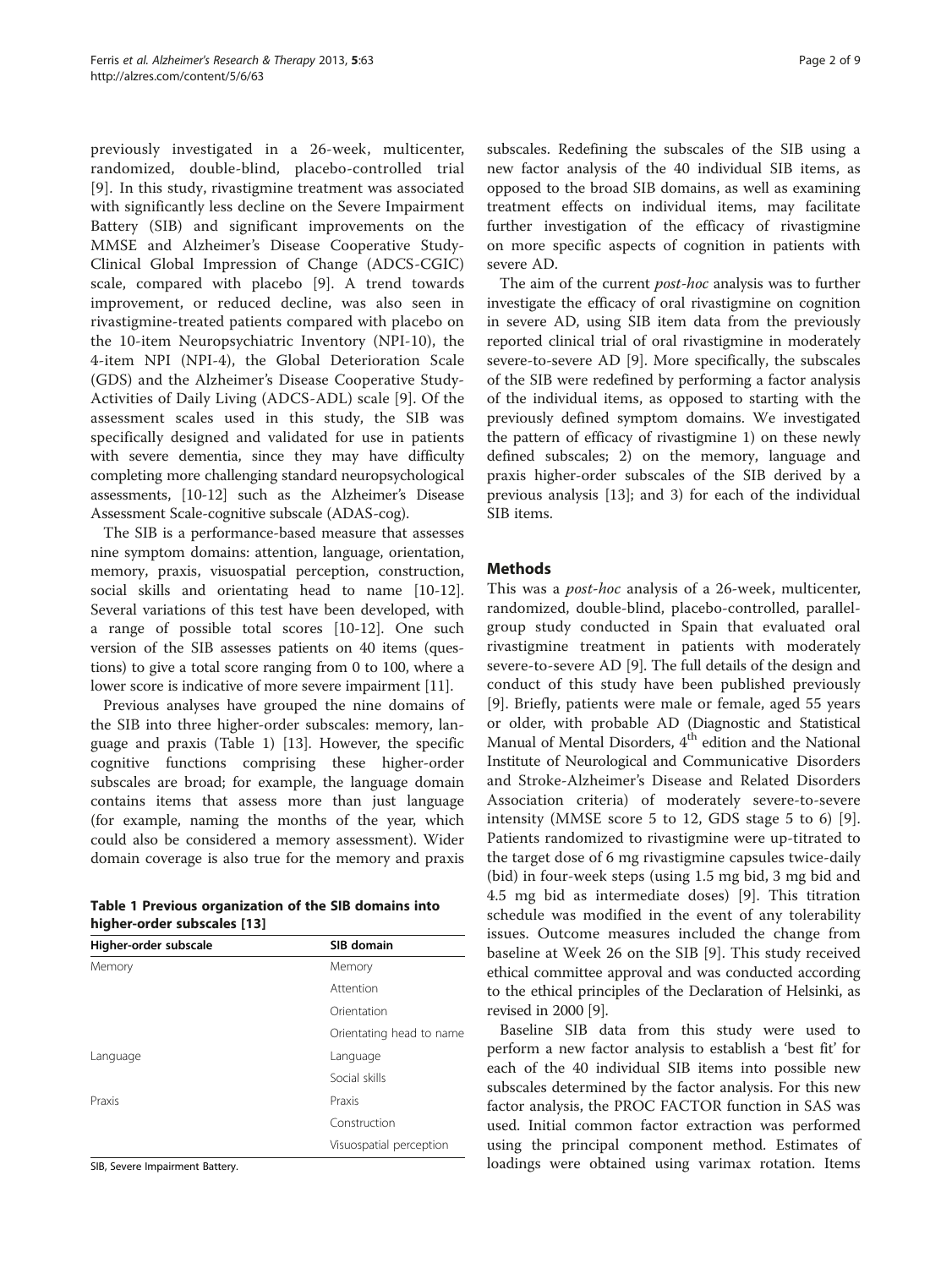were allocated to factors based on loadings and highest factor scores.

The least-squares (LS) mean change from baseline at Week 26 on the previously published (memory, language and praxis) [\[13\]](#page-8-0) and newly defined subscales of the SIB were calculated for the Intent-To-Treat Last Observation Carried Forward (ITT-LOCF) population. Additional analyses were also performed based on the Observed Case (OC) population. For the ITT-LOCF approach, the statistical significance of treatment differences was assessed using an analysis of covariance (ANCOVA) model, with treatment and center as factors, and baseline as a covariate. For the ITT-OC approach, the statistical significance of treatment differences was assessed using a repeated measure ANCOVA model, with treatment, center, time-point and treatment-by-time point as factors, and baseline as a covariate. P-values were calculated from LS means.

Effect sizes (Cohen's d) were calculated, based on mean values, to compare the change from baseline at Week 26 on the newly defined SIB subscales, the previously defined SIB subscales and each of the individual items of the SIB in patients randomized to receive rivastigmine or placebo.

## Results

#### Patients

In the 26-week, multicenter, randomized, double-blind, placebo-controlled, parallel-group trial on which this analysis is based, 218 patients were randomized (1:1) to receive rivastigmine or placebo [[9](#page-8-0)]. Five rivastigminetreated patients and three patients in the placebo group did not provide a post-treatment SIB assessment and were excluded from the analyses. Therefore, the ITT-LOCF population comprised 210 patients (104 in the rivastigmine group, and 106 in the placebo group) [\[9](#page-8-0)]. The ITT-OC population at Week 26 comprised 194 patients (96 in the rivastigmine group and 98 in the placebo group). At Week 26, the mean (standard deviation (SD)) dose of rivastigmine received by the rivastigmine group was 9.8 (2.8) mg/day [\[9](#page-8-0)].

At baseline, both treatment groups were similar in terms of their baseline demographics and patient characteristics. The mean age of the rivastigmine-treated group and the placebo group was 78.0 (range 60 to 89) and 77.2 (range 57 to 92) years, respectively. Seventy-eight percent of the rivastigmine-treated patients and 76% of the placebo group were female. The mean (SD) MMSE score at baseline was 9.0 (2.2) in the rivastigmine group and 8.7 (2.2) in the placebo group, indicating moderately severe-to-severe impairment [\[9](#page-8-0)].

#### Factor analyses

The new factor analysis performed on the SIB at baseline allocated each of the 40 individual items to one of five

factors. Allocation was based on which factor was associated with the highest factor score for each individual item (Table [2](#page-3-0)). The individual items allocated to each factor, and their corresponding SIB domain, are summarized in Table [3.](#page-4-0) Based on the individual items comprising these factors and their clinical relevance, we named Factor 1, visual; Factor 2, language; Factor 3, working memory/memory; Factor 4, praxis and social skills; and Factor 5, naming.

## Efficacy of rivastigmine on the previously defined memory, language and praxis higher-order subscales of the SIB

Using the three subscales derived from a previous analysis [[13\]](#page-8-0), significantly reduced decline was seen on the memory (least-squares mean (standard error) change from baseline at Week 26: rivastigmine, -0.40 (0.46); placebo, -1.92 (0.47);  $P = 0.010$ ) and language (rivastigmine, -0.48 (0.76); placebo, -2.40 (0.77);  $P = 0.045$ ) higherorder subscales of the SIB. A trend towards reduced decline, narrowly missing significance, was also observed on the praxis higher-order subscale of the SIB in rivastigmine-treated patients compared with placebo (rivastigmine,  $-0.33$  (0.45); placebo,  $-1.43$  (0.46);  $P = 0.051$ ). Calculated effect sizes showed numerically less decline from baseline at Week 26 with rivastigmine versus placebo on the memory (effect size: 0.26) language (0.27) and praxis (0.24) subscales of the SIB.

## Efficacy of rivastigmine on the newly defined SIB subscales: visual; language; working memory/memory; praxis and social skills; and naming

A significant reduction in decline was seen from baseline at Week 26 in rivastigmine-treated patients compared with placebo on the working memory/memory subscale (Factor 3;  $P = 0.018$ ; Figure [1\)](#page-5-0). Despite an apparent trend towards reduced decline in rivastigmine-treated patients compared with placebo on the visual (Factor 1), language (Factor 2), praxis and social skills (Factor 4), and naming (Factor 5) subscales, these differences did not reach significance ( $P = 0.056$ ,  $P = 0.056$ ,  $P = 0.117$  and  $P = 0.072$ , respectively; Figure [1](#page-5-0)). Based on effect sizes, numerically less decline was observed in patients randomized to rivastigmine compared with placebo on all five newly defined SIB subscales (visual, 0.21; language, 0.22; working memory/memory, 0.28; praxis and social skills 0.12; naming, 0.19). Supporting the ITT-LOCF analysis, the ITT-OC analysis also demonstrated significantly less decline with oral rivastigmine versus placebo on the working memory/memory subscale  $(P = 0.038)$ .

## Efficacy of rivastigmine on the individual items of the SIB

Calculation of treatment effect sizes for each of the individual items demonstrated efficacy of rivastigmine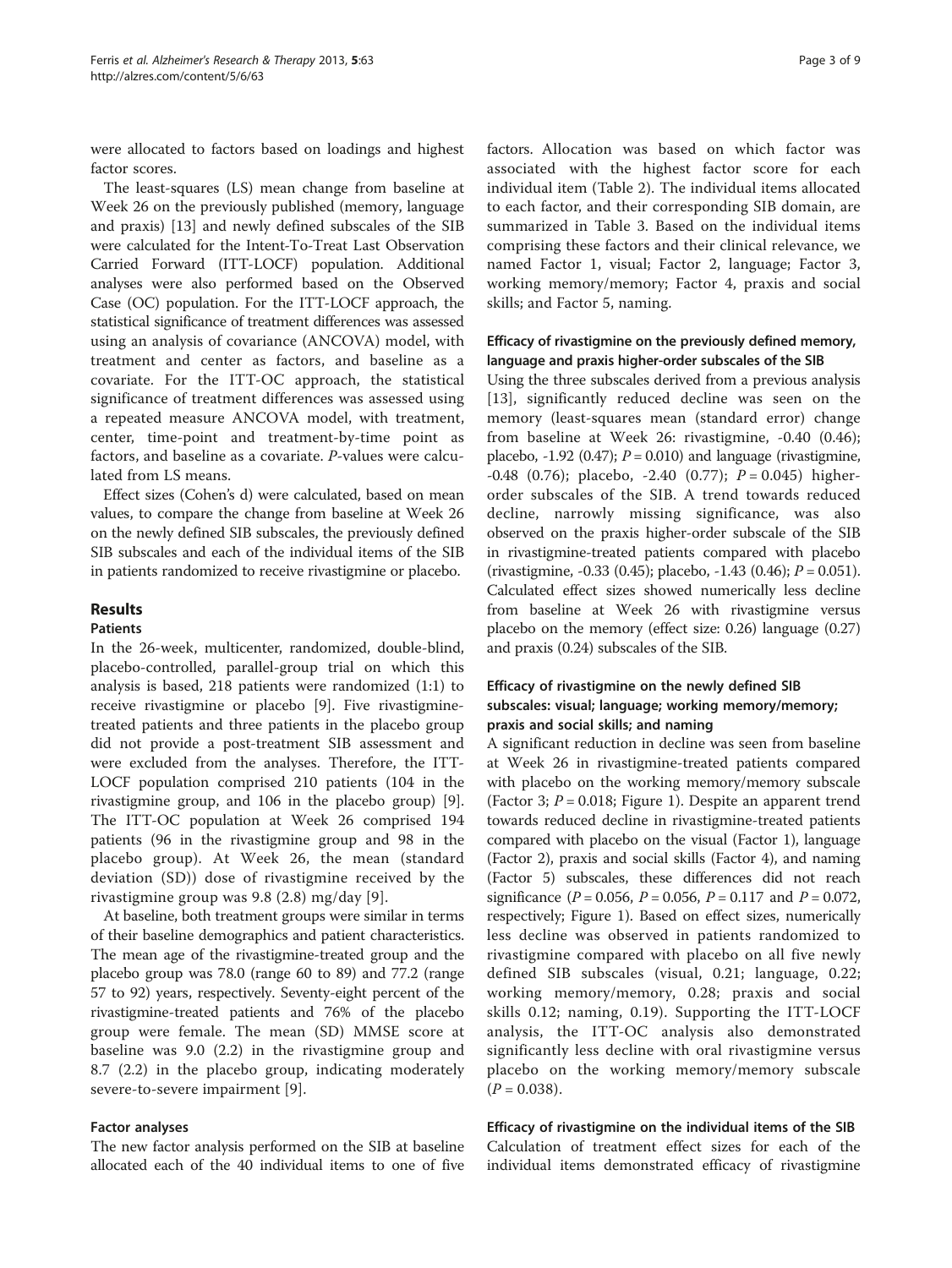## <span id="page-3-0"></span>Table 2 Factor scores derived by factor analysis to allocate the SIB items into new subscales

| SIB item                                                              | Factor 1:<br>visual | Factor 2:<br>language | Factor 3:<br>working<br>memory/<br>memory | Factor 4:<br>praxis<br>and<br>social skills | Factor 5:<br>naming |
|-----------------------------------------------------------------------|---------------------|-----------------------|-------------------------------------------|---------------------------------------------|---------------------|
| 1a: Shake hands                                                       | 0.18637             | 0.10742               | 0.14187                                   | 0.46777                                     | 0.06278             |
| 1b: Follow directions                                                 | 0.03926             | 0.16075               | 0.09979                                   | 0.72810                                     | $-0.02260$          |
| 1c: Sit/move to table/pull tray                                       | 0.14512             | 0.07164               | 0.03912                                   | 0.81773                                     | 0.09756             |
| 2: Examiner's name (immediate recall)                                 | 0.19391             | 0.01890               | 0.35278                                   | 0.20451                                     | 0.00918             |
| 3: Subject's name                                                     | 0.13280             | 0.09591               | 0.11500                                   | 0.27894                                     | 0.13269             |
| 4a: Write name                                                        | 0.14911             | 0.83191               | 0.21540                                   | $-0.01825$                                  | $-0.13753$          |
| 4b: Copy name                                                         | 0.18811             | 0.79331               | 0.22121                                   | 0.02954                                     | $-0.17792$          |
| 5: Current month                                                      | 0.09048             | 0.10255               | 0.16135                                   | $-0.00452$                                  | 0.08214             |
| 6: Months of the year                                                 | $-0.08840$          | 0.44571               | 0.16330                                   | 0.06817                                     | 0.13195             |
| 7: City                                                               | 0.03403             | 0.23398               | 0.47705                                   | 0.03550                                     | 0.13178             |
| 8a + 8b: Descriptive naming (cup + spoon)                             | 0.19170             | 0.11481               | 0.45178                                   | 0.17732                                     | 0.53765             |
| 9a: Reading comprehension                                             | 0.04419             | 0.56384               | 0.01299                                   | 0.09907                                     | 0.24333             |
| 9b: Verbal comprehension                                              | 0.10071             | 0.58147               | 0.04924                                   | 0.17725                                     | 0.22978             |
| 9c: Reading                                                           | 0.06602             | 0.75731               | $-0.03219$                                | 0.10638                                     | 0.12338             |
| 10: Sentence recall                                                   | 0.12520             | 0.43543               | 0.27214                                   | 0.11551                                     | 0.15668             |
| 11a + 11b: Repetition (people spend money + baby)                     | 0.17676             | 0.15277               | 0.29899                                   | 0.46208                                     | 0.21274             |
| 12: Digit span (series)                                               | $-0.01152$          | 0.12864               | 0.39120                                   | 0.09214                                     | 0.02801             |
| 13: Verbal fluency                                                    | 0.22551             | 0.00574               | 0.60501                                   | 0.16787                                     | 0.25116             |
| 14: Examiner's name (delayed recall)                                  | 0.02598             | 0.04244               | 0.22845                                   | 0.06847                                     | $-0.00027$          |
| 15 + 20: Naming object in photograph (cup + spoon)                    | 0.20978             | 0.21774               | 0.18377                                   | 0.15042                                     | 0.67844             |
| 16 + 18: Using cup (photograph + object)                              | 0.24127             | 0.04208               | 0.48144                                   | 0.06123                                     | 0.41299             |
| 17 + 22: Naming object (cup + spoon)                                  | 0.19141             | 0.15694               | 0.16444                                   | 0.19876                                     | 0.70735             |
| 19 + 24: Forced choice naming (cup + spoon)                           | 0.34707             | 0.04743               | 0.04278                                   | 0.33749                                     | 0.37978             |
| $21 + 23$ : Using spoon (photograph + object)                         | 0.24747             | 0.06307               | 0.40561                                   | 0.15432                                     | 0.39211             |
| 25: Immediate recall of objects (cup + spoon)                         | 0.30110             | 0.10494               | 0.46109                                   | 0.22645                                     | 0.17432             |
| $26 + 30a + 30b$ : Color naming (blue + red + green)                  | 0.52207             | 0.21932               | 0.07852                                   | 0.03810                                     | 0.36658             |
| 27: Color matching                                                    | 0.59979             | 0.05950               | 0.12284                                   | 0.12189                                     | 0.17387             |
| 28: Colored block                                                     | 0.56639             | 0.10328               | 0.02037                                   | 0.12734                                     | 0.05381             |
| 29: Color discrimination                                              | 0.68207             | 0.13255               | 0.28264                                   | 0.15338                                     | 0.11077             |
| 31: Shape matching                                                    | 0.54832             | 0.13483               | 0.23207                                   | 0.22148                                     | 0.32796             |
| 32: Shape                                                             | 0.55816             | $-0.04496$            | 0.22437                                   | 0.19948                                     | 0.09445             |
| 33: Shape discrimination                                              | 0.58847             | 0.06018               | 0.38125                                   | 0.26172                                     | 0.10459             |
| $30c + 34a + 34b$ : Shape identification (square + circle + triangle) | 0.36032             | 0.26761               | 0.33625                                   | 0.21808                                     | 0.20124             |
| 35a: Drawing (circle)                                                 | 0.23055             | 0.20295               | 0.28592                                   | 0.04922                                     | 0.25047             |
| 35b: Drawing (square)                                                 | 0.23820             | 0.30433               | 0.47077                                   | 0.06087                                     | 0.13839             |
| 36: Auditory span                                                     | 0.21216             | 0.12792               | 0.28611                                   | 0.27011                                     | 0.10342             |
| 37: Visual span                                                       | 0.26459             | 0.28920               | 0.30645                                   | 0.17403                                     | 0.30167             |
| 38: Delayed recall of objects (cup + spoon)                           | 0.37135             | $-0.04291$            | 0.47166                                   | 0.16280                                     | 0.07484             |
| 39: Orientation to name                                               | 0.15592             | 0.01837               | 0.16938                                   | 0.58642                                     | 0.14839             |
| 40: Language ability (free conversation)                              | 0.16147             | $-0.07097$            | 0.40767                                   | 0.47483                                     | 0.16766             |

SIB, Severe Impairment Battery. Scores were derived using initial common factor extraction and the principal component method, and were based on data from 217 patients. Estimates of loadings were obtained using varimax rotation. SIB items were allocated to factors on the basis of highest score. Items allocated to each factor are shown in bold.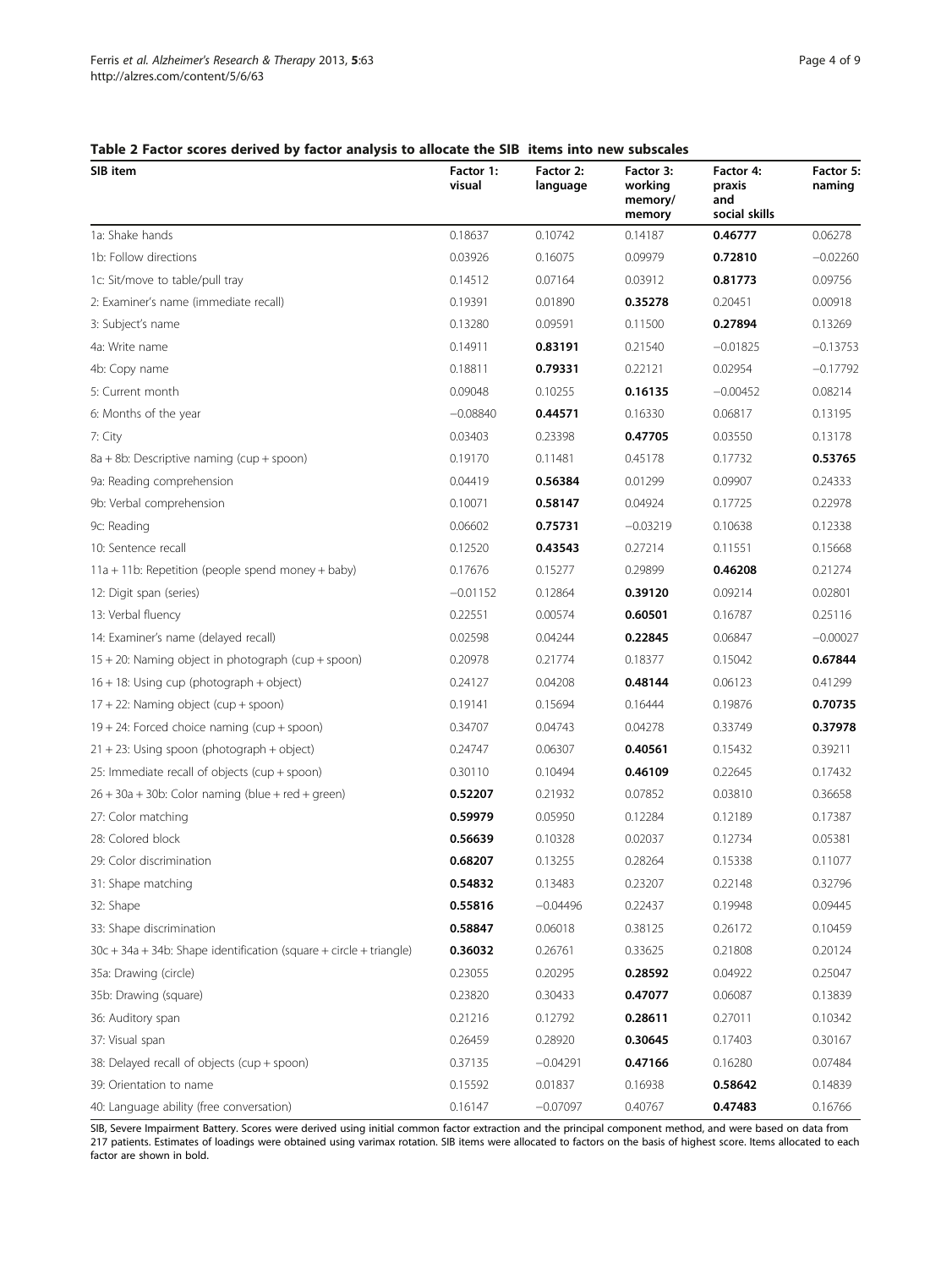#### <span id="page-4-0"></span>Table 3 Allocation of the individual items of the SIB into five new subscales

| New subscale                       | SIB item                                                              | SIB domain [10]          |  |
|------------------------------------|-----------------------------------------------------------------------|--------------------------|--|
| Factor 1: visual                   | $26 + 30a + 30b$ : Color naming (blue + red + green)                  | Language                 |  |
|                                    | 27: Color matching                                                    | Visuospatial perception  |  |
|                                    | 28: Colored block                                                     | Memory                   |  |
|                                    | 29: Color discrimination                                              | Visuospatial perception  |  |
|                                    | $30c + 34a + 34b$ : Shape identification (square + circle + triangle) | Language                 |  |
|                                    | 31: Shape matching                                                    | Visuospatial perception  |  |
|                                    | 32: Shape                                                             | Memory                   |  |
|                                    | 33: Shape discrimination                                              | Visuospatial perception  |  |
| Factor 2: language                 | 4a: Write name                                                        | Language                 |  |
|                                    | 4b: Copy name                                                         | Language                 |  |
|                                    | 6: Months of the year                                                 | Language                 |  |
|                                    | 9a: Reading comprehension                                             | Language                 |  |
|                                    | 9b: Verbal comprehension                                              | Language                 |  |
|                                    | 9c: Reading                                                           | Language                 |  |
|                                    | 10: Sentence recall                                                   | Memory                   |  |
| Factor 3: working memory/memory    | 2: Examiner's name (immediate recall)                                 | Memory                   |  |
|                                    | 5: Current month                                                      | Orientation              |  |
|                                    | 7: City                                                               | Orientation              |  |
|                                    | 12: Digit span (series)                                               | Attention                |  |
|                                    | 13: Verbal fluency                                                    | Language                 |  |
|                                    | 14: Examiner's name (delayed recall)                                  | Memory                   |  |
|                                    | 16 + 18: Using cup (photograph + object)                              | Praxis                   |  |
|                                    | 21 + 23: Using spoon (photograph + object)                            | Praxis                   |  |
|                                    | 25: Immediate recall of objects (cup + spoon)                         | Memory                   |  |
|                                    | 35a: Drawing (circle)                                                 | Construction             |  |
|                                    | 35b: Drawing (square)                                                 | Construction             |  |
|                                    | 36: Auditory span                                                     | Attention                |  |
|                                    | 37: Visual span                                                       | Attention                |  |
|                                    | 38: Delayed recall of objects (cup + spoon)                           | Memory                   |  |
| Factor 4: praxis and social skills | 1a: Shake hands                                                       | Social skills            |  |
|                                    | 1b: Follow directions                                                 | Social skills            |  |
|                                    | 1c: Sit/move to table/pull tray                                       | Social skills            |  |
|                                    | 3: Subject's name                                                     | Orientation              |  |
|                                    | 11a + 11b: Repetition (people spend money + baby)                     | Language                 |  |
|                                    | 39: Orientation to name                                               | Orientating head to name |  |
|                                    | 40: Language ability (free conversation)                              | Language                 |  |
| Factor 5: naming                   | 8a + 8b: Descriptive naming (cup + spoon)                             | Language                 |  |
|                                    | 15 + 20: Naming object in photograph (cup + spoon)                    | Language                 |  |
|                                    | 17 + 22: Naming object (cup + spoon)                                  | Language                 |  |
|                                    | 19 + 24: Forced-choice naming (cup + spoon)                           | Language                 |  |

SIB, Severe Impairment Battery. SIB domain allocation refers to the nine domains of the SIB, to which each of the items have been previously assigned. New subscales relate to the new factors generated from factor analysis of the 40 individual SIB items.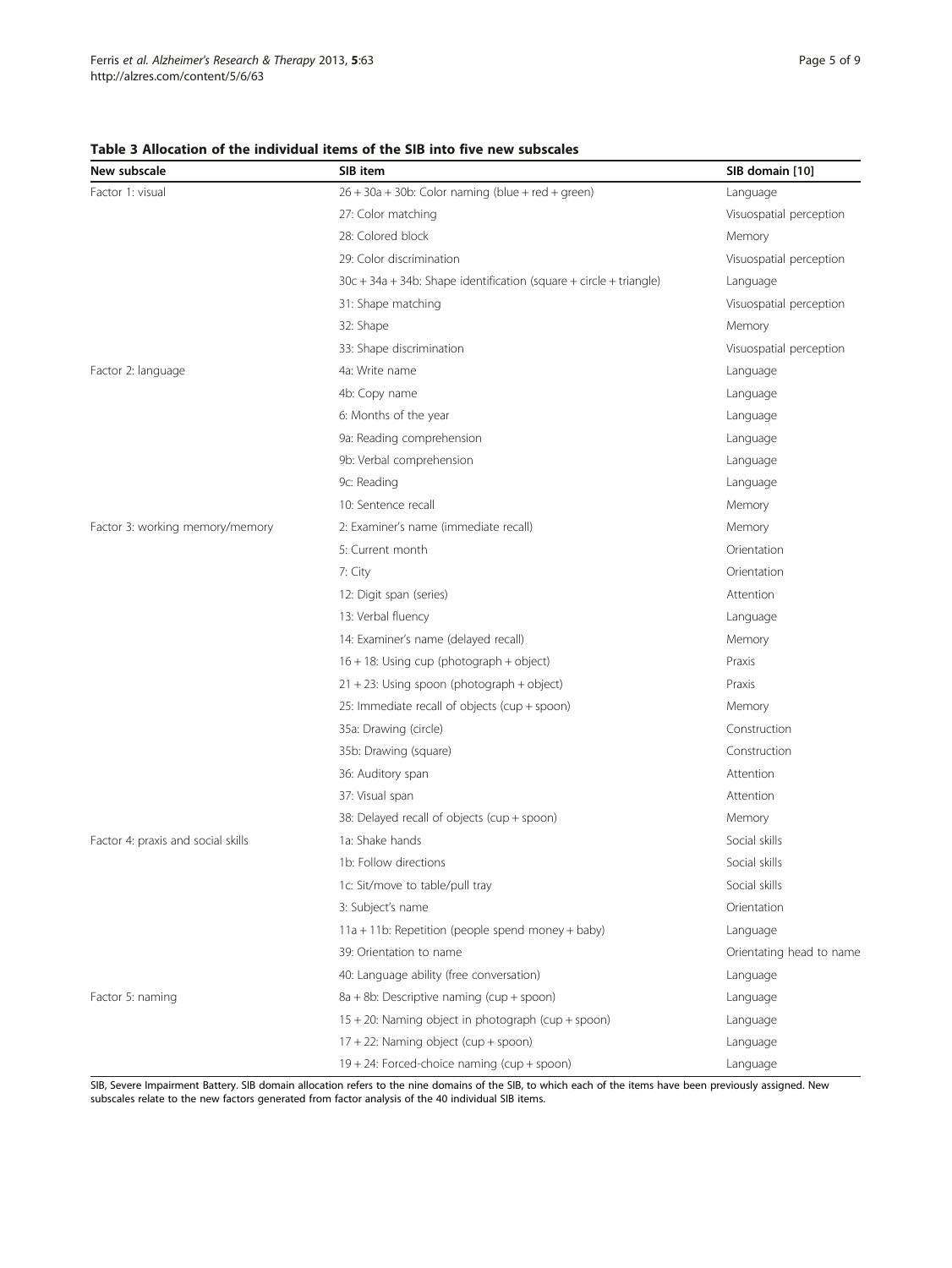<span id="page-5-0"></span>

on a broad range of SIB items, across each of the newly defined SIB subscales (Figure [2\)](#page-6-0). Greatest effect sizes (0.30 and above) were observed on items assessing the current month (item 5; effect size 0.30) and digit span series (item 12; 0.33).

Effect sizes above 0.2 (range 0.21 to 0.28) were observed on these items: shake hands (1a), write name (4a), copy name (4b), city (7), verbal comprehension (9b), naming object (cup + spoon; 17 + 22), using spoon  $(21 + 23)$  and shape discrimination (33). Effect sizes of 0.1 and above (range 0.10 to 0.19) were observed on the following items: directions (1b), subject's name (3), reading comprehension (9a), naming object in photograph  $(15 + 20)$ , using cup  $(16 + 18)$ , color naming  $(26 + 30a + 30b)$ , color block  $(28)$ , shape identification (30c + 34a + 34b), drawing circle (35a), auditory span (36), and orientation to name (39). For all other items (1c, 2, 6, 8a + 8b, 9c, 10, 11a + 11b, 13, 14, 19 + 24, 25, 27, 29, 31, 32, 35b, 37, 38 and 40) effect sizes were <0.1, and considered similar between rivastigmine and placebo groups, with the exception of item 25 (immediate recall) for which the calculated effect size of −0.18 suggested better performance in the placebo group.

## **Discussion**

AD is associated with gradual loss of cholinergic transmission in the brain, which manifests as progressive deterioration of cognitive function [\[14](#page-8-0)]. As cholinergic deficits correlate with disease stage, treatment strategies that increase levels of acetylcholine available in cholinergic synapses may become more relevant as the disease progresses.

Several clinical studies and retrospective analyses of trial databases have investigated the efficacy of rivastigmine in patients with moderately severe AD. Analysis of a 52-week study of oral rivastigmine investigated the long-term efficacy of rivastigmine in patients with AD stratified by baseline dementia severity, determined using the GDS [\[15\]](#page-8-0). Patients with a GDS score  $\geq 5$ (moderately severe disease) receiving 1 to 4 mg/day or 6 to 12 mg/day rivastigmine capsules showed significant improvements compared with placebo on the ADAS-cog during an initial 26-week, double-blind treatment phase [[15](#page-8-0)]. At Week 52, following a further 26 weeks of open-label treatment with 6 to 12 mg/day rivastigmine, ADAS-cog performance was significantly superior in treated patients compared with projected placebo [\[15\]](#page-8-0). These findings suggest that rivastigmine may have sustained cognitive benefits in patients with moderately severe AD. Furthermore, retrospective, pooled analysis of data from three randomized, placebocontrolled, double-blind, six-month clinical trials of patients with probable AD (MMSE score of 10 to 26) provided evidence for a cognitive benefit of rivastigmine treatment in the subset of patients with more severe AD (MMSE score of 10 to 12) [\[7](#page-7-0)]. In support of these findings, further pooled analysis of these studies, in which patients randomized to receive 6 to 12 mg/day rivastigmine capsules were stratified according to dementia severity, reported significant efficacy of rivastigmine versus placebo on the ADAS-cog across all disease stages, including moderately severe AD (MMSE score of  $\leq$  15) [\[16](#page-8-0)].

Although these analyses suggest cognitive benefits of rivastigmine in moderately severe AD, the scales commonly used to assess cognitive efficacy in clinical trials of patients with mild-to-moderately severe AD, for example, the ADAS-cog, may not be sensitive to the full range of cognitive changes in patients with severe AD, owing to floor effects and limited ability of these patients to complete assessments. Tests designed to be sensitive within the capabilities of patients with more advanced stage AD, such as the SIB, may provide further insight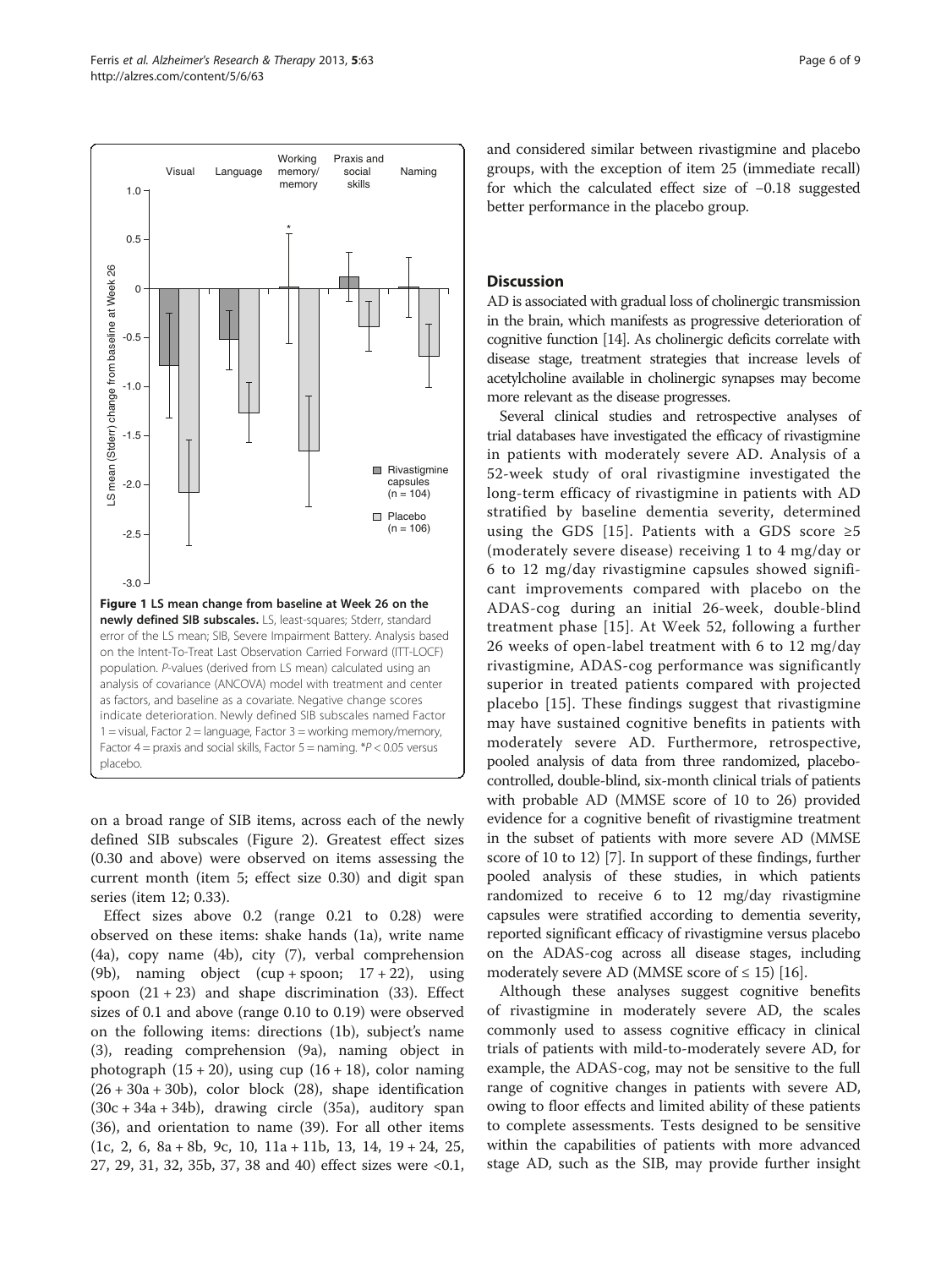<span id="page-6-0"></span>

into the efficacy of rivastigmine on specific aspects of cognitive function.

A previous randomized, placebo-controlled clinical trial reported significant efficacy of rivastigmine on the total SIB in patients with moderately severe-to-severe AD [\[9](#page-8-0)]; SIB data from this trial formed the basis of the current analysis, in which we sought to further investigate the pattern of cognitive efficacy of rivastigmine in patients with severe AD. Rivastigmine treatment was associated with significant efficacy on the higher-order memory and language subscales of the SIB, as defined by a previous analysis of the nine SIB domains [[13](#page-8-0)]. A trend toward numerically greater efficacy was also observed on the praxis subscale.

In the version of the SIB used in this analysis, the nine domains of the SIB comprised 40 items, which assess a diverse range of cognitive impairments, from awareness of the current month, to ability to identify everyday objects, for example, a cup and spoon. Given the broad range of cognitive functions assessed by the items encompassed in the nine SIB domains, we performed a new factor analysis of the SIB using the individual items, as opposed to domains, which allocated the 40 items to one of five factors (two more than the previously published analysis). Rivastigmine demonstrated significant efficacy compared with placebo on the new subscale we termed working memory/memory, based on the range of SIB items encompassed in this subscale. Based on effect sizes, a numerical trend toward greater efficacy was also observed on each of the newly defined subscales in

rivastigmine-treated patients compared with placebo. The lack of a significant treatment effect on the visual, language, praxis and social skills, and naming factors may have resulted from floor and ceiling effects on some individual SIB items. Since the majority of studies in AD have been performed in patients of mild-to-moderate disease stage, issues related to these effects in patients with severe AD have not been routinely addressed in clinical studies. In the current analysis, it is possible that floor or ceiling effects at baseline may have influenced loading on to factors, and the ability to observe treatment effects versus placebo.

In addition to investigating efficacy on previously defined and newly defined subscales, we also calculated the magnitude of treatment effects on individual SIB items. Efficacy on these individual items may translate into clinically meaningful benefits for patients and their caregivers. Greatest effect sizes were observed on items assessing current month and memory span (digit series). Both of these items form part of the newly defined working memory/memory subscale and the previously defined memory subscale, and may account in part for the significant efficacy of treatment observed on these subscales. However, overall, rivastigmine was shown to demonstrate efficacy on a wide range of items (based on effect sizes), spanning across both the newly defined and previously defined SIB subscales. These findings suggest that the observed efficacy of rivastigmine on the SIB is not a result of efficacy on a few individual items or a few cognitive domains, but rather is a fairly consistent,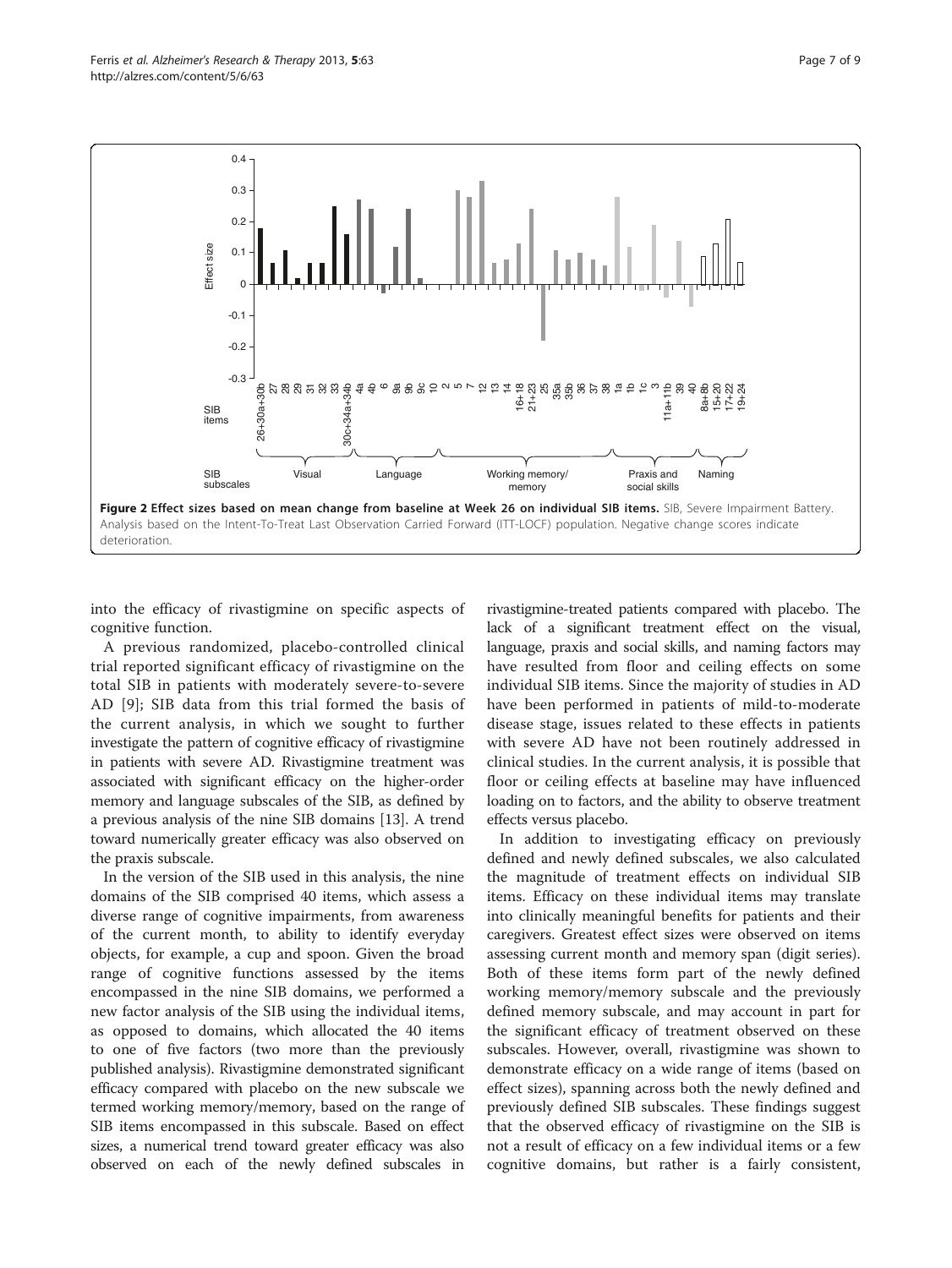<span id="page-7-0"></span>cumulative effect across a wide range of cognitive tasks. These findings are encouraging, as they suggest rivastigmine may have broad cognitive efficacy in severe AD.

Limitations of this study include its retrospective nature; this was an exploratory analysis and was only intended to be hypothesis forming. This study was not powered to detect differences on the individual SIB items, previously defined subscales, or on the new subscales derived by factor analysis of the SIB items. These considerations may reduce the robustness of these results. Larger studies are needed to confirm these findings, and to further investigate the cognitive efficacy of oral rivastigmine in patients with severe AD.

Additional information on the pattern of cognitive benefit of rivastigmine in patients with severe AD is provided by the ACTION study (ClinicalTrials.gov identifier NCT00948766) [8]. The SIB was a co-primary outcome measure to assess cognition in this study. The ACTION study demonstrated significantly greater efficacy of 13.3 mg/24 h versus 4.6 mg/24 h rivastigmine patch on cognition, as measured by the change from baseline at Week 24 on the total SIB score, without a marked impact on safety and tolerability [8]. To our knowledge, this was the first clinical trial of the rivastigmine patch in patients with severe AD; primary and post-hoc analyses of data obtained in this study will allow investigation into the use and specific cognitive effects of the high dose 13.3 mg/24 h rivastigmine patch in this indication. Furthermore, given that 13.3 mg/24 h patch is now approved for the symptomatic treatment of severe AD in the USA [5], investigating physician experiences with high-dose patch in this indication will provide further information on how trial findings may translate into clinical practice.

#### Conclusions

In this post-hoc analysis, oral rivastigmine demonstrated efficacy on the previously defined memory and language subscales, newly defined working memory/memory subscales, and several individual items of the SIB in patients with moderately severe-to-severe AD. The cumulative effect observed across a broad range of tasks corroborates previous evidence, and reinforces that rivastigmine may be an effective therapy in the treatment of severe AD.

#### Abbreviations

ACTION: ACTivities of daily living and cognit/ON; AD: Alzheimer's disease; ADAS-cog: Alzheimer's Disease Assessment Scale-cognitive subscale; ADCS-ADL: Alzheimer's Disease Cooperative Study-Activities of Daily Living; ADCS-CGIC: Alzheimer's Disease Cooperative Study-Clinical Global Impression of Change; ADL: Activities of daily living; ANCOVA: Analysis of covariance; GDS: Global Deterioration Scale; ITT-LOCF: Intent-To-Treat Last Observation Carried Forward; ITT-OC: Intent-To-Treat Observed Case; LS: Least-squares; MMSE: Mini-Mental State Examination; NPI-10: 10-item Neuropsychiatric

Inventory; NPI-4: 4-item Neuropsychiatric Inventory; SD: Standard deviation; SIB: Severe Impairment Battery; Stderr: Standard error of the LS mean.

#### Competing interests

SF has served as a scientific consultant to companies marketing, developing or contributing to the development of treatments for cognition, including Accera, Baxter, Bristol-Myers Squibb, Cebria, Dart Neuroscience, Eisai, Janssen AI, Eli Lilly, Lundbeck, Lupin, MedAvante, Merck, Neuronix, Neurotrack, Targacept and United Biosource. There was no payment from Novartis for participation in this article. His institution has received grant/contract support for clinical trials from Accera, Dart Neuroscience, Eisai, Eli Lilly, EnVivo, GE Healthcare, Genentech, Janssen, Janssen AI, Lundbeck, Merck, Roche, Neuronix, Takeda and Bristol-Myers Squibb. He also has stock options from Accera, Intellect Neurosciences and MedAvante, and stock in Lexicon Pharmaceuticals. SK has no relevant conflicts of interest to declare. MS and XM are full-time employees and stock holders of Novartis Pharmaceuticals Corporation, East Hanover, NJ, USA. Novartis developed and manufactures rivastigmine, and sponsored the large, multicenter, randomized, double-blind trials that led to the approval of rivastigmine in the USA for mild-tomoderate and severe AD. Novartis also sponsored the study of oral rivastigmine in moderately severe-to-severe AD which forms the basis of the current analysis.

#### Authors' contributions

SF, SK, MS and XM made substantial contributions to the analysis and interpretation of the data, were involved in drafting the manuscript or revising it critically for important intellectual content and have given final approval of the version to be published.

#### Acknowledgments

The current data analyses were supported by Novartis Pharmaceuticals Corporation, East Hanover, NJ, USA. Katy Cooke of Fishawack Communications Ltd, Oxford, UK, provided medical writing and editorial support in the production of this manuscript; this service was sponsored by Novartis Pharmaceuticals Corporation, East Hanover, NJ, USA. The article-processing charge was sponsored by Novartis Pharmaceuticals Corporation, East Hanover, NJ, USA.

#### Author details

<sup>1</sup> Alzheimer's Disease Center, Comprehensive Center on Brain Aging, NYU Langone Medical Center, Room 506, 145 East 32nd Street, New York, NY 10016, USA. <sup>2</sup> Novartis Pharmaceuticals Corporation, East Hanover, NJ 07936-1080, USA.

Received: 1 November 2013 Accepted: 6 December 2013 Published: 18 December 2013

#### References

- 1. Schneider LS, Anand R, Farlow MR: Systematic review of the efficacy of rivastigmine for patients with Alzheimer's disease. Int J Geriatr Psychopharmacol 1998, 1:S26–S34.
- 2. Corey-Bloom J, Anand R, Veach J: A randomized trial evaluating the efficacy and safety of ENA 713 (rivastigmine tartrate), a new acetylcholinesterase inhibitor, in patients with mild to moderately severe Alzheimer's disease. Int J Geriatr Psychopharmacol 1998, 1:55–65.
- 3. Rösler M, Anand R, Cicin-Sain A, Gauthier S, Agid Y, Dal-Bianco P, Stähelin HB, Hartman R, Gharabawi M: Efficacy and safety of rivastigmine in patients with Alzheimer's disease: international randomised controlled trial. BMJ 1999, 318:633–638.
- 4. Finkel SI: Effects of rivastigmine on behavioral and psychological
- symptoms of dementia in Alzheimer's disease. Clin Ther 2004, 26:980–990. 5. Exelon Patch® US prescribing information, [\[http://www.pharma.us.novartis.](http://www.pharma.us.novartis.com/product/pi/pdf/exelonpatch.pdf) [com/product/pi/pdf/exelonpatch.pdf](http://www.pharma.us.novartis.com/product/pi/pdf/exelonpatch.pdf)]
- 6. Exelon® US prescribing information, [\[http://www.pharma.us.novartis.com/](http://www.pharma.us.novartis.com/product/pi/pdf/exelon.pdf) [product/pi/pdf/exelon.pdf](http://www.pharma.us.novartis.com/product/pi/pdf/exelon.pdf)]
- 7. Burns A, Spiegel R, Quarg P: Efficacy of rivastigmine in subjects with moderately severe Alzheimer's disease. Int J Geriatr Psychiatry 2004, 19:243–249.
- 8. Farlow MR, Grossberg GT, Sadowsky CH, Meng X, Somogyi M: A 24-week, randomized, controlled trial of rivastigmine patch 13.3 mg/24 h versus